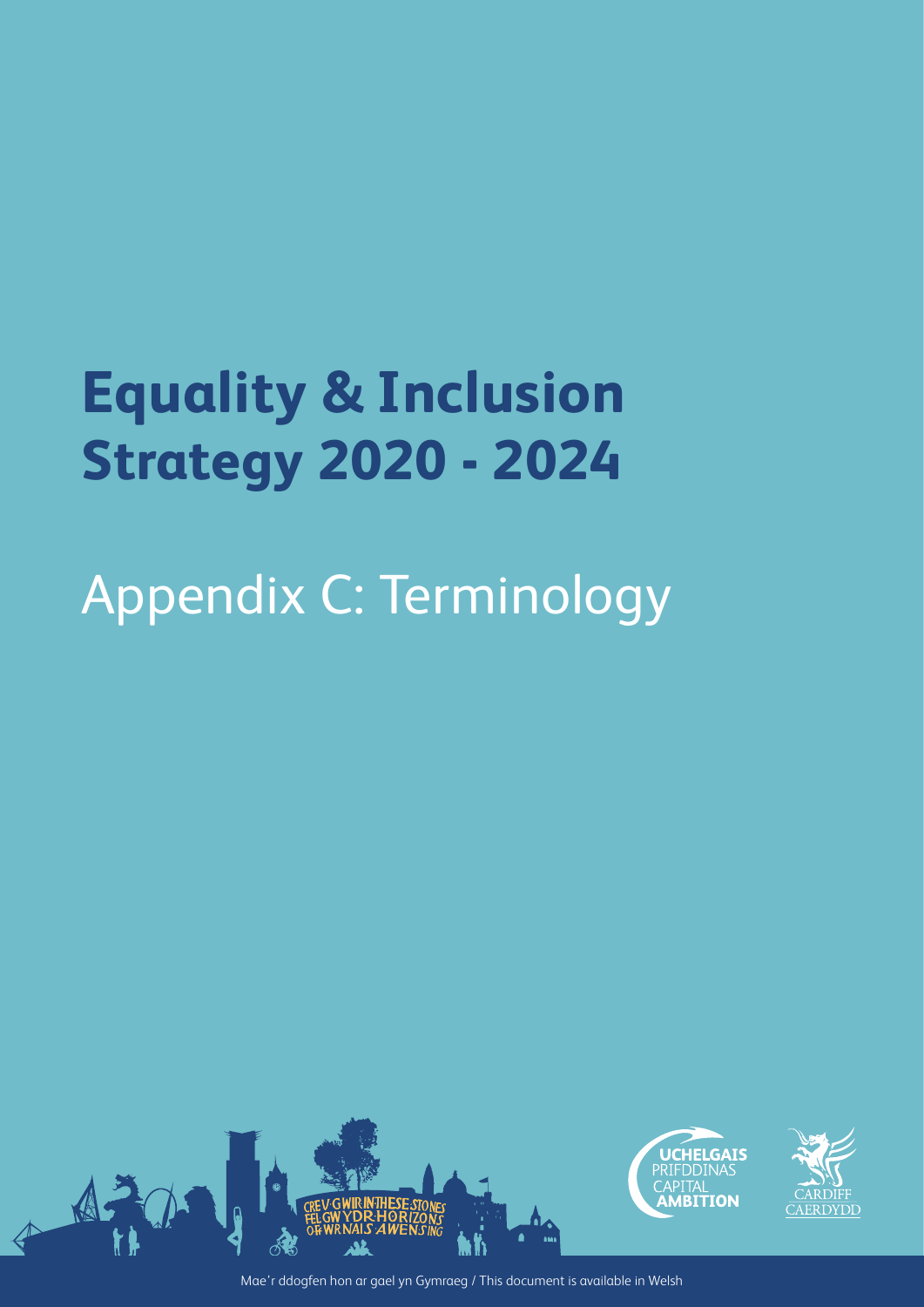## **Appendix C: Terminology**

**Accessible communications** means communications that can be understood by all members of the community, including Deaf and disabled people and people who use English as a second language.

An **asylum seeker** is a person who has sought protection as a refugee, but whose claim for refugee status has not yet been assessed.

**BAME** stands for Black, Asian and Minority Ethnic.

A **carer** is someone who provides support, unpaid, for a friend or family member who needs support owing to disability, illness, or for another reason such as an addiction.

**Capital Ambition** is Cardiff Council's overarching five-year plan for the city, outlining our vision for the city and the services we provide to the public.

The **Cardiff Commitment** is an initiative which works with external partners to introduce children and young people to the vast range of opportunities available to them in the world of work

Our definition of **Community Cohesion** is that set out in the Welsh Government Community Cohesion Delivery Plan.

This explains Community Cohesion as:

"The vision of an integrated, cohesive and resilient society is based on three foundations:

- people from different backgrounds having similar life opportunities;
- people knowing their rights and responsibilities;
- people trusting one another and trusting local institutions to act fairly; and on three ways of living together:
- a shared future vision and sense of belonging;
- a focus on what new and existing communities have in common, alongside a recognition of the value of diversity;
- strong and positive relationship between people from different backgrounds.

Community cohesion is strongly connected to work on equalities and community safety. The three work areas overlap to form a 'Community Resilience' spectrum where work to strengthen equal rights and opportunities and foster good relations prevents downstream community safety incidents such as hate crime and vulnerability to radicalisation."

**Community engagement** is a process that involves communities in deliberation, decision making and practical action. It can be done using a wide range of methods and can include both face-to-face and online engagement.

**Our Corporate Plan** sets out how we will deliver Capital Ambition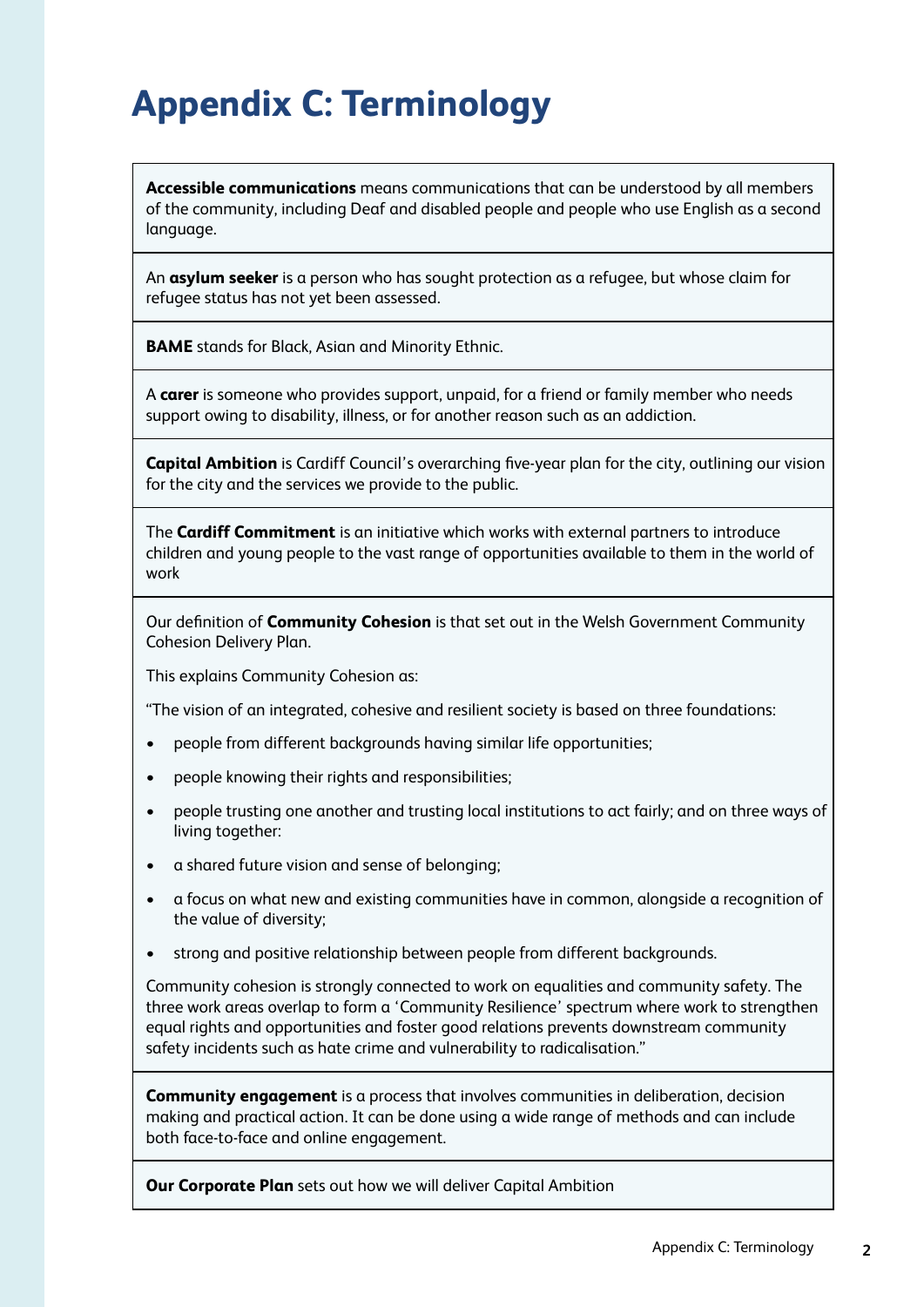**Disability** as defined by the Equality Act 2010, is a physical or mental impairment that has a substantial and long-term negative effect on a person's ability to do normal daily activities. The social model of disability defines it as the effect of the barriers, discrimination and disadvantages faced by disabled people, not the impact of their specific impairment.

**Diversity** is about recognising, respecting and valuing a wide set of differences and understanding that the opportunities we get are impacted by characteristics beyond those protected by legislation. This includes class, family background, political views and union membership.

**Employment rate**: The number in employment expressed as a percentage of everyone in that age group (in this case, all those of working age).

**Equality** is about recognising and respecting differences, including different needs, to ensure people can live their lives free from discrimination, know their rights will be protected, and have what they need to succeed in life.

It is about ensuring equality of opportunity by tackling the barriers that some groups face, and making Cardiff fairer by narrowing the social and economic divides that separate people.

The characteristics protected by equality legislation are age, disability, gender, gender reassignment, ethnicity, pregnancy and maternity, religion and/or belief and sexual orientation.

**A Hate crime** is any crime that is targeted at a person because of hostility or prejudice towards that person's actual or perceived disability, race or ethnicity, religion or belief, sexual orientation or trans identity. This can be committed against a person or property.

**Homelessness** is the state of lacking a place to live that is supportive, affordable, decent and secure. While rough sleepers are the most visible homeless population, most homeless people live in hostels, squats, bed and breakfasts or in temporary and insecure conditions with friends and family.

**Millennials** - Those born between 1981 – 1996 (sometimes listed as 1980 -2000)

**Inclusive** design creates environments that everyone can use to access, and benefit from, the full range of opportunities available and they can do so confidently, independently and with choice and dignity. Inclusive design avoids separation or segregation and is made up of places and spaces that acknowledge diversity and difference, meeting the needs of everyone in society.

**Inclusive growth** is economic growth that creates opportunity for the whole population and distributes the dividends of increased prosperity, both in monetary and non-monetary terms, fairly across society.

**Inclusion** means removing barriers and taking steps to create equality, harness diversity and ensure safe, welcoming communities and cultures that encourage innovative and fresh ways of thinking and allow people to speak up, especially to suggest where things could be done better.

**LGBT+** stands for Lesbian, Gay, Bisexual and Transgender (including Genderqueer, Non Binary, Questioning, Intersex and Asexual).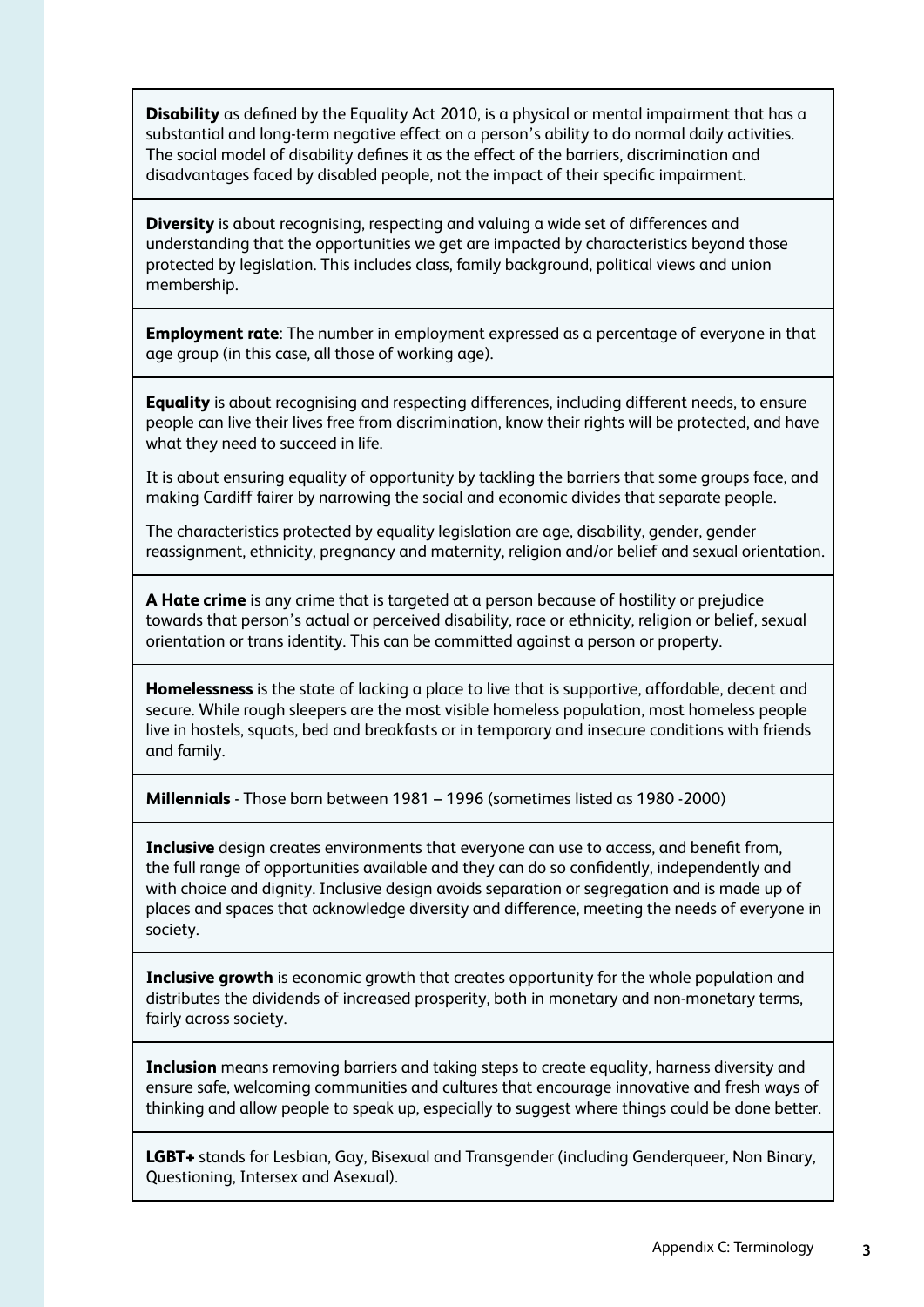**Older people** refers to people over 50, but also recognises that those above retirement age and those over 70 may have certain requirements.

The **Pay gap** is the difference between the average pay of two different groups of people, for example men and women, or groups from different ethnic backgrounds.

**Protected characteristic**s are the nine characteristics protected under the Equality Act 2010. They are: age, disability, gender reassignment, marriage and civil partnership, pregnancy and maternity, race, religion or belief, sex and sexual orientation.

**Poverty** is defined relative to the standards of living in a society at a specific time. People live in poverty when they are denied an income sufficient for their material needs and when these circumstances exclude them from taking part in activities that are an accepted part of daily life in that society.

A **refugee** is someone who 'owing to a well-founded fear of being persecuted for reasons of race, religion, nationality, membership of a particular social group, or political opinion, is outside the country of his nationality, and is unable to or, owing to such fear, is unwilling to avail himself of the protection of that country...'. (1951 Refugee Convention)

The **Socio-economic Duty** is covered by Section 1 of the Equality Act 2010, which is due to be introduced in Wales in 2021. It will require a public body 'when making decisions of a strategic nature about how to exercise its functions, [to] have due regard to the desirability of exercising them in a way that is designed to reduce the inequalities of outcome which result from socioeconomic disadvantage'

**Special educational needs** is defined in legislation as a child or young person with a learning difficulty or disability which calls for special education provision.

**UNICEF** – is the United Nations International Children's Fund

The **Welsh Index of Multiple Deprivation (WIMD)** is designed to identify the small areas of Wales that are the most deprived.

WIMD is the official measure of relative deprivation for small areas in Wales. It is a National Statistic produced by statisticians at the Welsh Government. It identifies areas with the highest concentrations of several different types of deprivation.